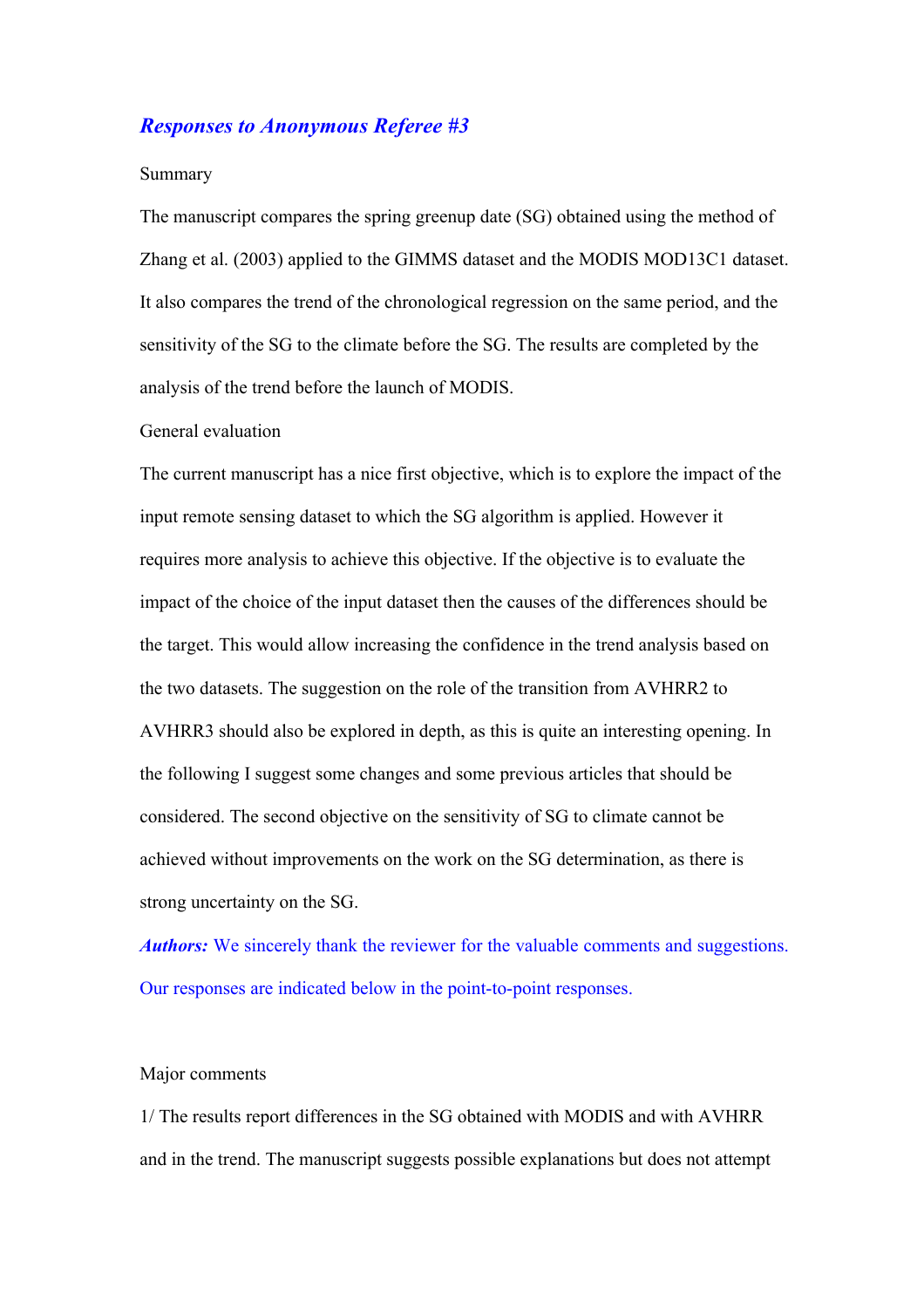to determine the reasons clearly. In-depth exploration of the causes of these differences should be carried out as it is the aim of the manuscript. Possible sources of uncertainties, including spatial resolution changes with incidence angle, preprocessing, processing are explored in :

Helman, D. (2018) Land surface phenology: What do we really "see" from space? Science of The Total Environment, 618, 665 – 673

*Authors:* Thank you for suggesting this timely published work. Helman (2018) provides comprehensive information about the uncertainties and limitations in determining phenology from satellite data. In our revision, we add discussions about the difference that can be brought from different sensors, e.g. the NDVI by MODIS and GIMMS were retrieved from a different spatial resolution. The retrieved NDVI is a mixture of different vegetation species with diverse phenologies, bare soil and even water bodies dependent on the spatial resolution (Helman, 2018). The different resolution lead to the NDVI difference and NDVI difference propagates biases to SGs.

Moreover, a key issue is the snowmelt. It is well-known that the detected SG is related to snowmelt and not to vegetation if the snow is not correctly treated (Moulin et al. 1997, Shabanov et al. 2002). Solutions have been proposed (Suzuki et al. 2003, Delbart et al. 2005, 2006, Thomson et al. 2015, Jin et al. 2017 for examples). In the current manuscript the snow issue is treated differently between the two dataset preprocessing, thus the results differ. It is necessary to assess the uncertainty of the two SG datasets through a comparison to ground observations of leaf expansion, in order to analyse the impact of the snow rejection methods.

Delbart, N., Kergoat, L., Le Toan, T., Lhermitte, J., & Picard, G. (2005) Determination of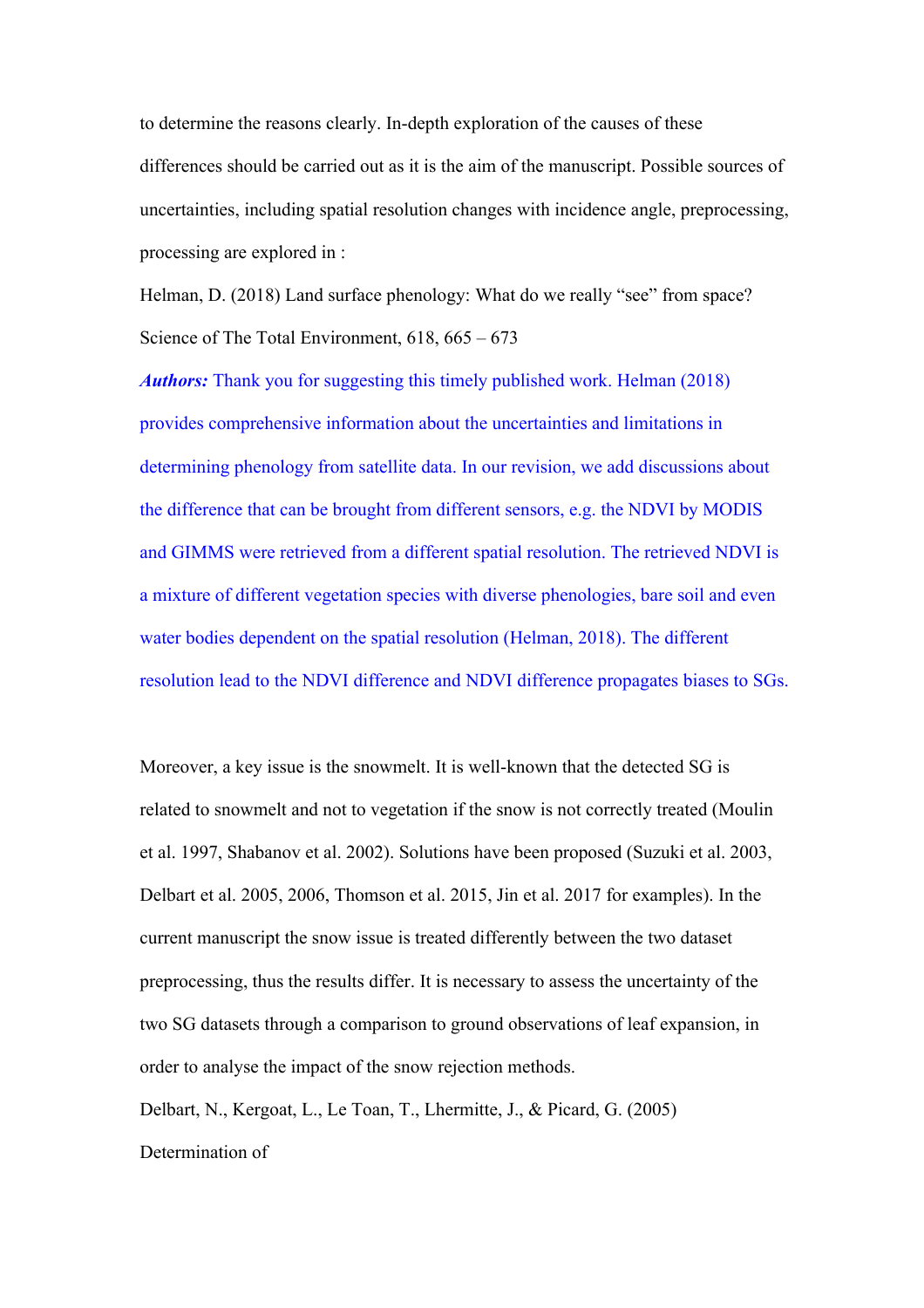phenological dates in boreal regions using normalized difference water index. Remote Sensing of Environment, 97, 26–38.

Delbart, N., Le Toan, T., Kergoat, L., & Fedotova, V. (2006) Remote sensing of spring phenology in boreal regions: A free of snow-effect method using NOAA-AVHRR and SPOT-VGT data (1982-2004). Remote Sensing of Environment, 101, 52–62.

Jin, H., Jönsson, A.M., Bolmgren, K., Langvall, O., & Eklundh, L. (2017) Disentangling remotely-sensed plant phenology and snow seasonality at northern Europe using MODIS and the plant phenology index. Remote Sensing of Environment, 198, 203–212.

Moulin, S., Kergoat, L., Viovy, N., & Dedieu, G. (1997) Global-scale assessment of vegetation phenology using NOAA/AVHRR satellite measurements. Journal of Climate, 10, 1154–1170.

Shabanov, N.V., Zhou, L., Knyazikhin, Y., Myneni, R.B., & Tucker, C.J. (2002) Analysis of interannual changes in northern vegetation activity observed in AVHRR data from 1981 to 1994. IEEE Transactions on Geoscience and Remote Sensing, 40, 115–130.

Suzuki, R., Nomaki, T., & Yasunari, T. (2003) West-east contrast of phenology and climate in northern Asia revealed using a remotely sensed vegetation index. International Journal of Biometeorology, 47, 126–138.

Thompson, B.G. (2015) Using phase-spaces to characterize land surface phenology in a seasonally snow-covered landscape. Remote Sensing of Environment, 166, 178– 190.

*Authors:* We agree with the reviewer that snow cover is a big challenge in determining the SG in the high latitudes. We enhanced our analysis of uncertainties in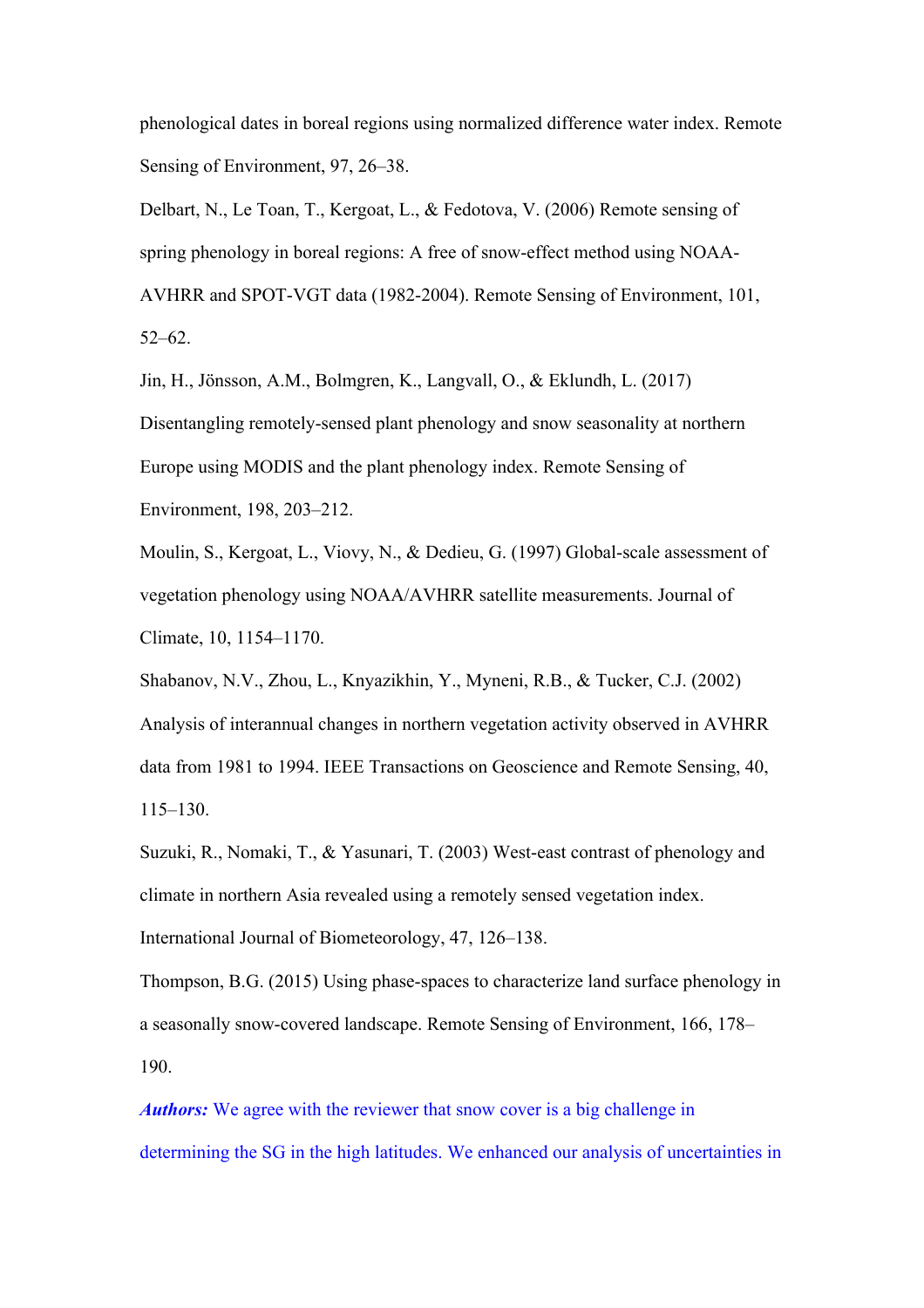snow effect on phonological determination and the options to improve phenology estimation from alternative indices. The snow influences phenology determination in two ways. On the one hand, the snow cover led to NDVI gaps during the dormancy season. As a result, the time series of NDVI cannot be adequately fitted during the transitional snow melting and vegetation greening season (Zhou et al., 2015). On the other hand, the overlapped time of snowmelt and greenup leads complexity in greenup determination. Spring greenup date is almost the same as snow-end date some high latitude regions (Zeng and Jia, 2013). Therefore, in high latitudes with seasonal snowpack, the beginning of the growing season is often determined by snowmelt rather than temperature (Semenchuk et al., 2016). The normalized difference water index method (Delbart et al., 2004; Delbart et al., 2006), plant phenology index method (Jin et al. 2017), normalized difference vegetation indexnormalized difference infrared index phase-space method (Thompson et al., 2015) are alternatives to improve the NDVI-based phonological metrics. We are conducting continued studies focusing on the complexity of snowmelt and phenology determination for specific boreal regions.

Delbart, N., L. Kergoat, T. Le Toan, J. Lhermitte, G. Picard (2005). Determination of phenological dates in boreal regions using normalized difference water index. Remote Sensing of Environment, 97, 26–38.

Delbart, N.,T. Le Toan, L. Kergoat, V. Fedotova (2006). Remote sensing of spring phenology in boreal regions: A free of snow-effect method using NOAA-AVHRR and SPOT-VGT data (1982-2004). Remote Sensing of Environment, 101, 52–62.

Jin, H., A. M. Jönsson, K. Bolmgren, O. Langvall, L. Eklundh (2017). Disentangling remotely-sensed plant phenology and snow seasonality at northern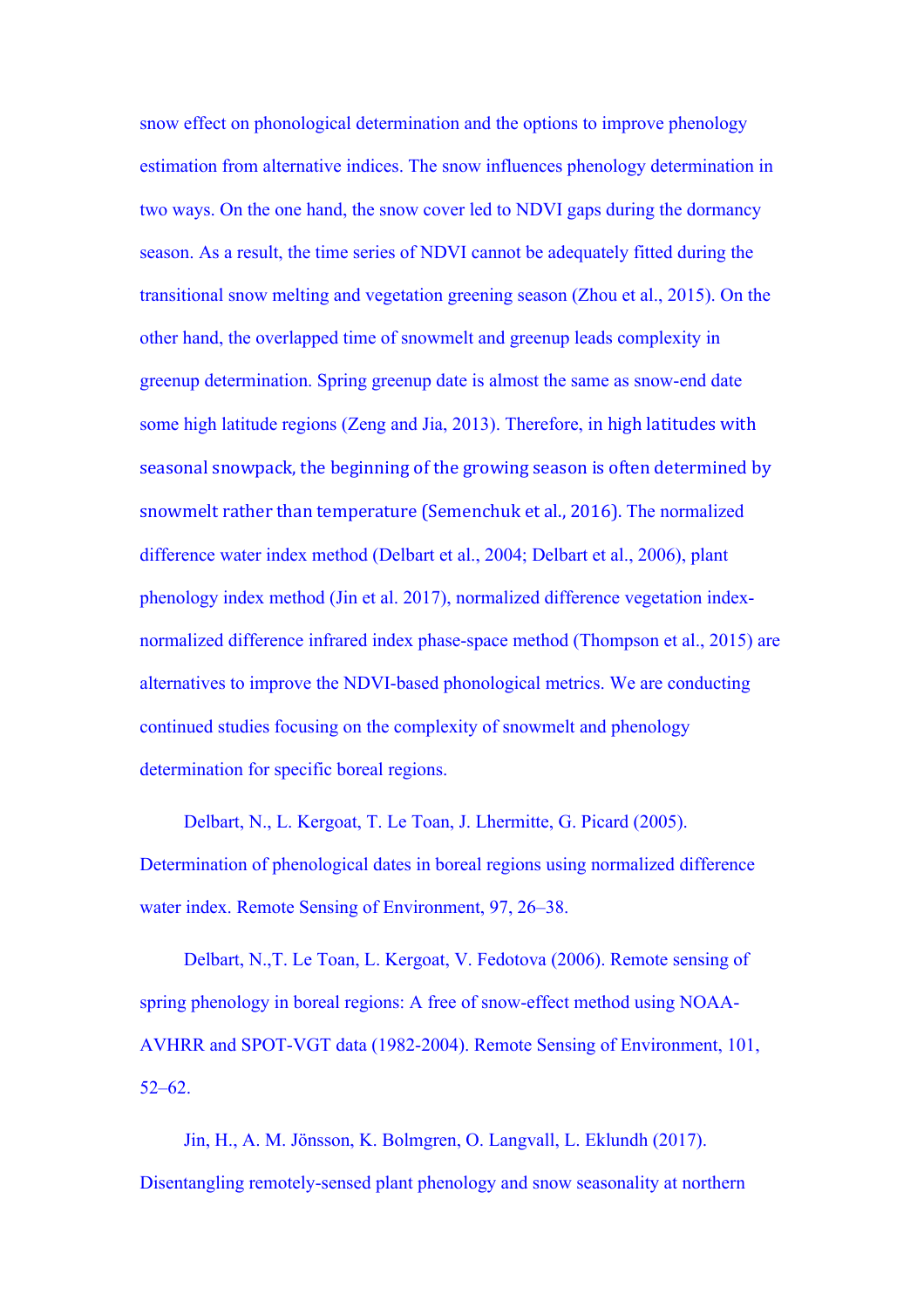Europe using MODIS and the plant phenology index. Remote Sensing of Environment, 198, 203–212.

Semenchuk, P. R., M. A. K. Gillespie, S. B. Rumpf, N. Baggesen, B. Elberling, E. J. Cooper (2016). High Arctic plant phenology is determined by snowmelt patterns but duration of phonological periods is fixed: an example of periodicity. Environmental Research Letters, 125006. DOI: 10.1088/1748-9326/11/12/125006.

Thompson, B.G. (2015). Using phase-spaces to characterize land surface phenology in a seasonally snow-covered landscape. Remote Sensing of Environment, 166, 178-190.

Zeng, H. and G. Jia (2013). Impacts of snow cover on vegetation phenology in the Arctic from satellite data. Advances in Atmospheric Sciences, 30, 1421-1432. Zhou, J., L. Jia, M. Menenti (2015). Reconstruction of global MODIS NDVI time series: Performance of Harmonic ANalysis of Time Series (HANTS). Remote Sensing of Environment, 163, 217-228. DOI: 10.1016/j.rse.2015.03.018

2/ The pre-season length differs when so the variations of the climate variables differ. Thus the trend of the preseason climate from the two SG datasets should not be compared.

*Authors:* In the revision, we focus more on the relation between SG and preseason climate (Figure 3) to indicate the climate-SG links. We kept our analysis of length and climate trend in preseason because the difference in the preseason is propagated from the conflicts of SG estimation in GIMMS and MODIS. Although the length of preseason length differed when inferred by GIMMS and MODIS SGs, the pattern of climate trend in preseason is very close. This consistent preseason climate pattern, however, did not lead to a consistent SG response between GIMMS and MODIS. The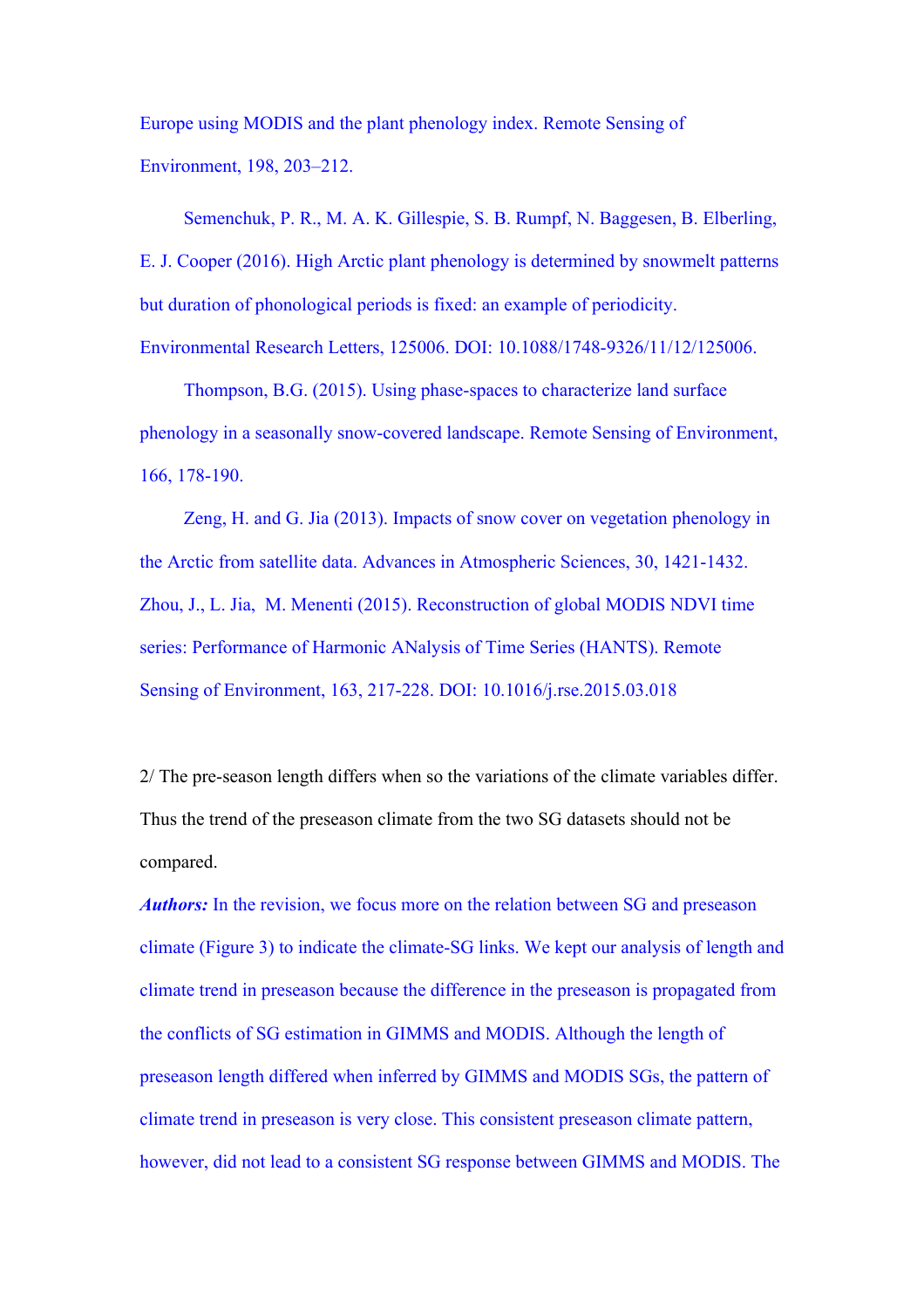difference in vegetation dynamics leads to uncertainties in understanding climatevegetation couplings.

3/ The trends are reported if the p-value is less than 0.1. This is not a good value as it is too high. Maximum is generally 0.05, which is very high already. *Authors:* To address the reviewer's concern, we revised the trend at 95% confidence level in section 3.1. At a 95% confidence level, the trends are slightly different from the trend at a 90% confidence level. The sign of trend remains.

5/ The GIMMS dataset and the MOD13C1 dataset are composite products with a compositing period of 15 and 16 days. This has a strong impact on SG uncertainty. This is why PAL product should be prefered (10 day composite) of 8-day MODIS dataset. The effect of the compositing period duration must be explored. *Authors:* In the discussion, we added discussion about the uncertainty that may be raised by the different composite technique. Both GIMMS NDVI3g and MOD13C1 were generated using daily surface reflectance product to a similar composite interval. However, the MODIS applied the constrained-view angle-maximum value composite while GIMMS applied maximum value composite. The maximum value composite cannot completely remove atmospheric effect (Pinzo and Tucker 2014) and the different composite technique can cause the value difference in the same interval (van Leeuwen et al., 1999; Gallo et al., 2004).

Gallo, K. P., L. Ji, B. Reed, J. Dwyer, J. Eidenshink (2004). Comparison of MODIS and AVHRR 16-day normalized difference vegetation index composite data. Geophysical Research Letters, 31, L07502, doi:10.1029/2003GL019385.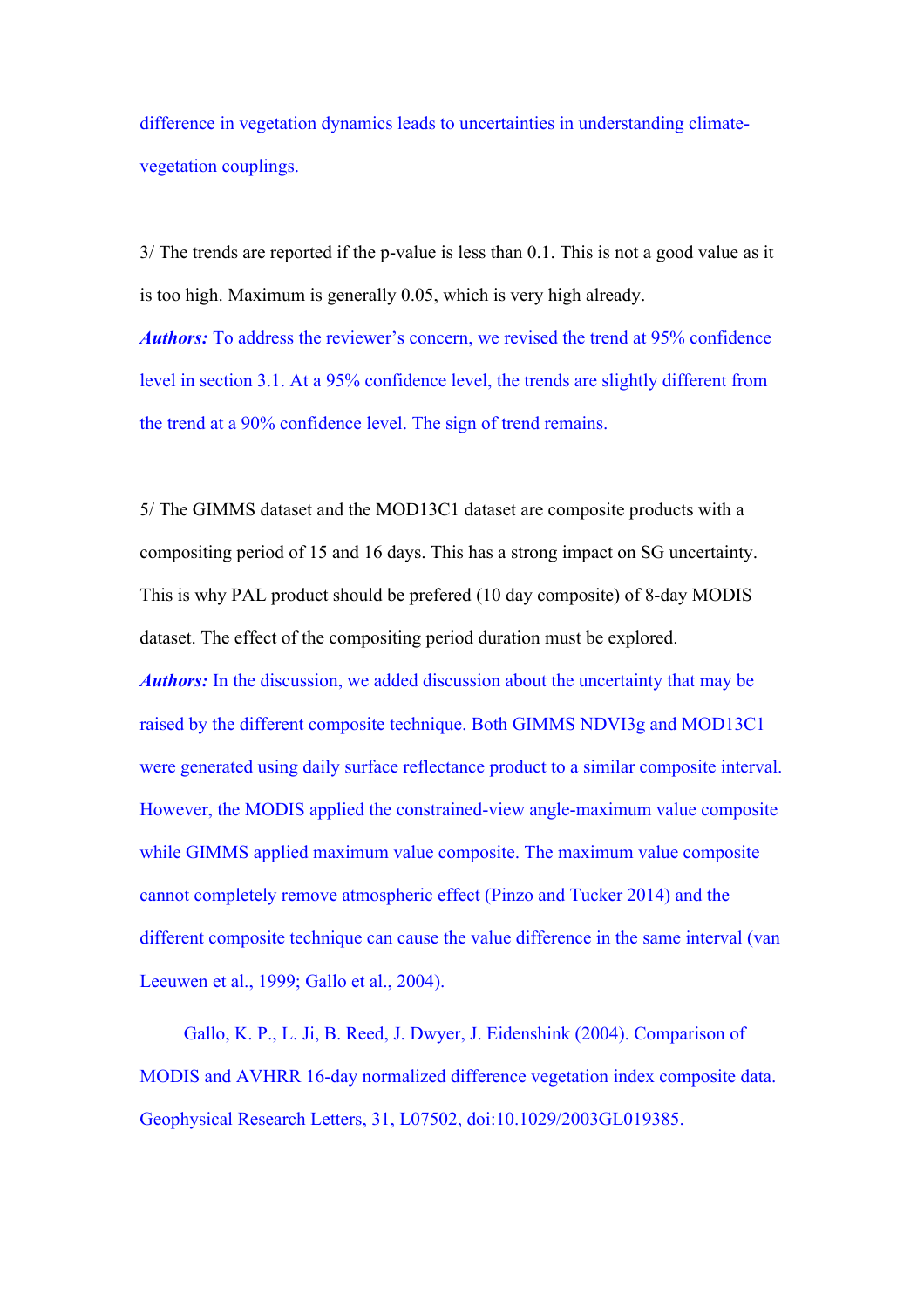Van Leeuwen, W. J. D., A. R. Huete, T. W. Laing (1999). MODIS vegetation index compositing approach: a prototype with AVHRR data. Remote Sensing of Environment, 69, 264-280.

Pinzo, J. E. and C. J. Tucker (2014). A Non-stationary 1981-2012 AVHRR NDVI3g time series. Remote Sensing, 6, 6929-6960.

6/ Reported trends should be compared to those from :

Gonsamo, A. & Chen, J.M. (2016) Circumpolar vegetation dynamics product for global change study. Remote Sensing of Environment, 182, 13–26.

Park, T., Ganguly, S., Tømmervik, H., Euskirchen, E.S., Høgda, K.-A., Karlsen, S.R., Brovkin, V., Nemani, R.R., & Myneni, R.B. (2016) Changes in growing season duration

and productivity of northern vegetation inferred from long-term remote sensing data. Environmental Research Letters, 11, 084001.

*Authors:* Thank you for suggesting these two studies on phenology in Circumpolar region. We made comparison with our results in our revision. SPOT VGT phenology products showed continuously advanced SG trend over 1999-2013, in consistent with MODIS. But the magnitude and spatial distribution differs (Gonsamo and Chen, 2016). The results by GIMMS NDVI are comparable with our results in Northern high latitude, advanced SG trend before 2000 and delayed trend thereafter (Park et al., 2016).

#### Minor comments

1/ Analysing the sensitivity of SG to temperature through linear correlation is not totally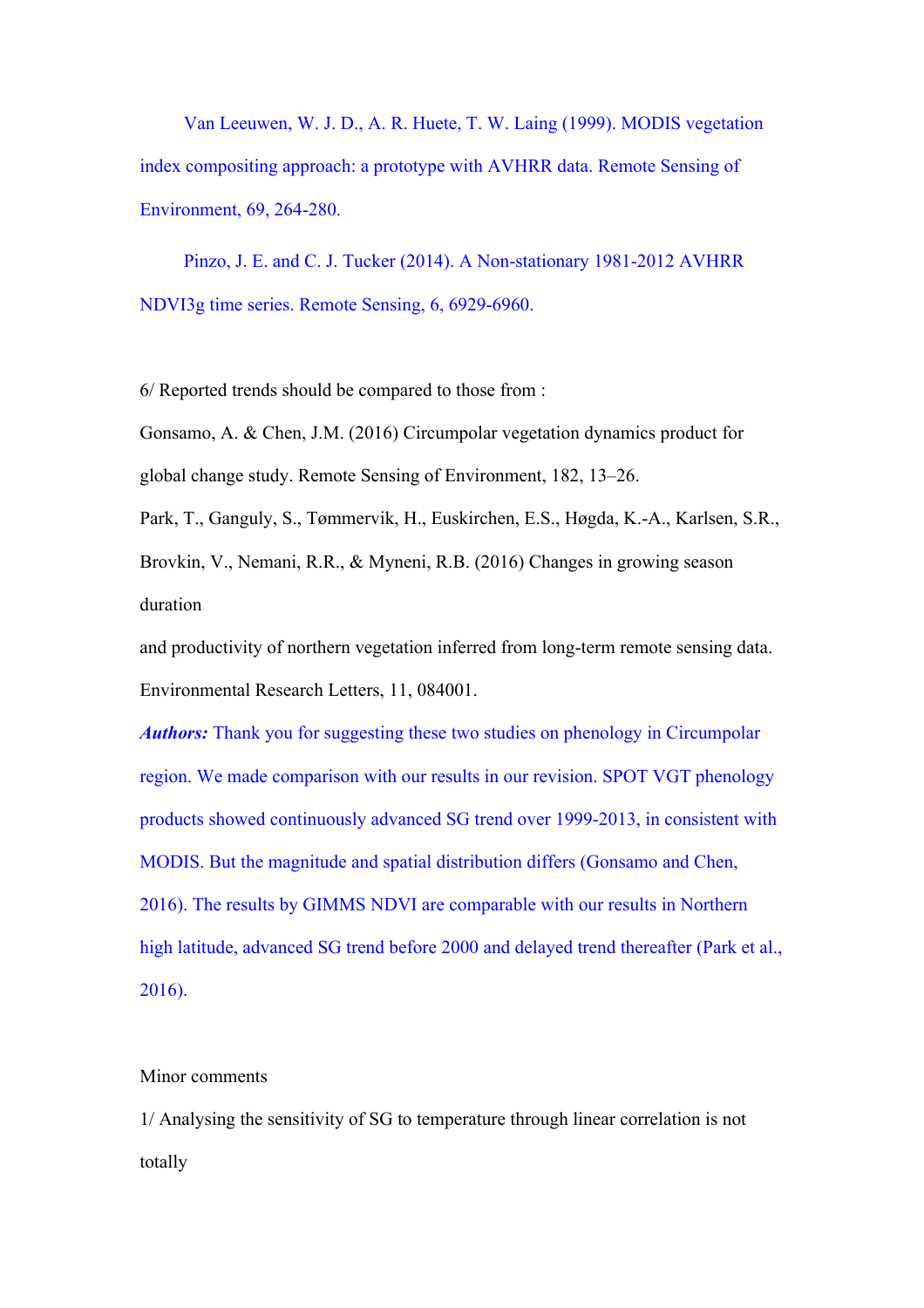convincing. The phenology models are well known to be unlinear (non linear effects are mentionned in the discussion) and parameterized with thresholds. See for example :Hänninen, H. (1990) Modelling bud dormancy release in trees from cool and temperate regions. Acta Forestalia Fennica, 213, 1-47.The consequence is that, for example in an arctic ecosystem, a warming from -15 C to -5C in March will have no impact on SG whereas a warming from 2C to 3C in may would have a strong impact. Thus changes in sensitivity of SG to temperature changes are expected.

*Authors:* In Hänninen (1990), five types of phonological models with combined chilling and thermal forcings. The interaction between chilling and thermal requirements leads to a non-linear response of budburst to temperature change. In the northern hemisphere north of 40**°**N, the chilling requirement are always fulfilled (Zhang et al., 2007). A pure thermal forcing model showed a better spring phenology prediction than the combined chilling and thermal forcing model (Yang et al., 2012). The manipulated experiments proved that the temperate trees are linearly correlated with the spring warming (Fu et al., 2012). For example, The cubic function and the linear model predicted a similar leaf unfolding rate based on hourly average temperatures recorded in a Florida commercial greenhouse during two times of the year. The linear relationship is reliable in most observations (86%) at 3657 stations in 22 European countries for linking spring phenology and temperature (Jochner et al., 2016).

Fu, Y. H., M. Campioli, G. Deckmyn, I. A. Janssens (2012). The impact of winter and spring temperatures on temperate trees budburst dates: results from an Experimental climate manipulation. PLoS One, 7, e47324.

Yang, X., J. F. Mustard, J. Tang, H. Xu (2012). Regional-scale phenology modeling based on meteorological records and remote sensing observations. Journal